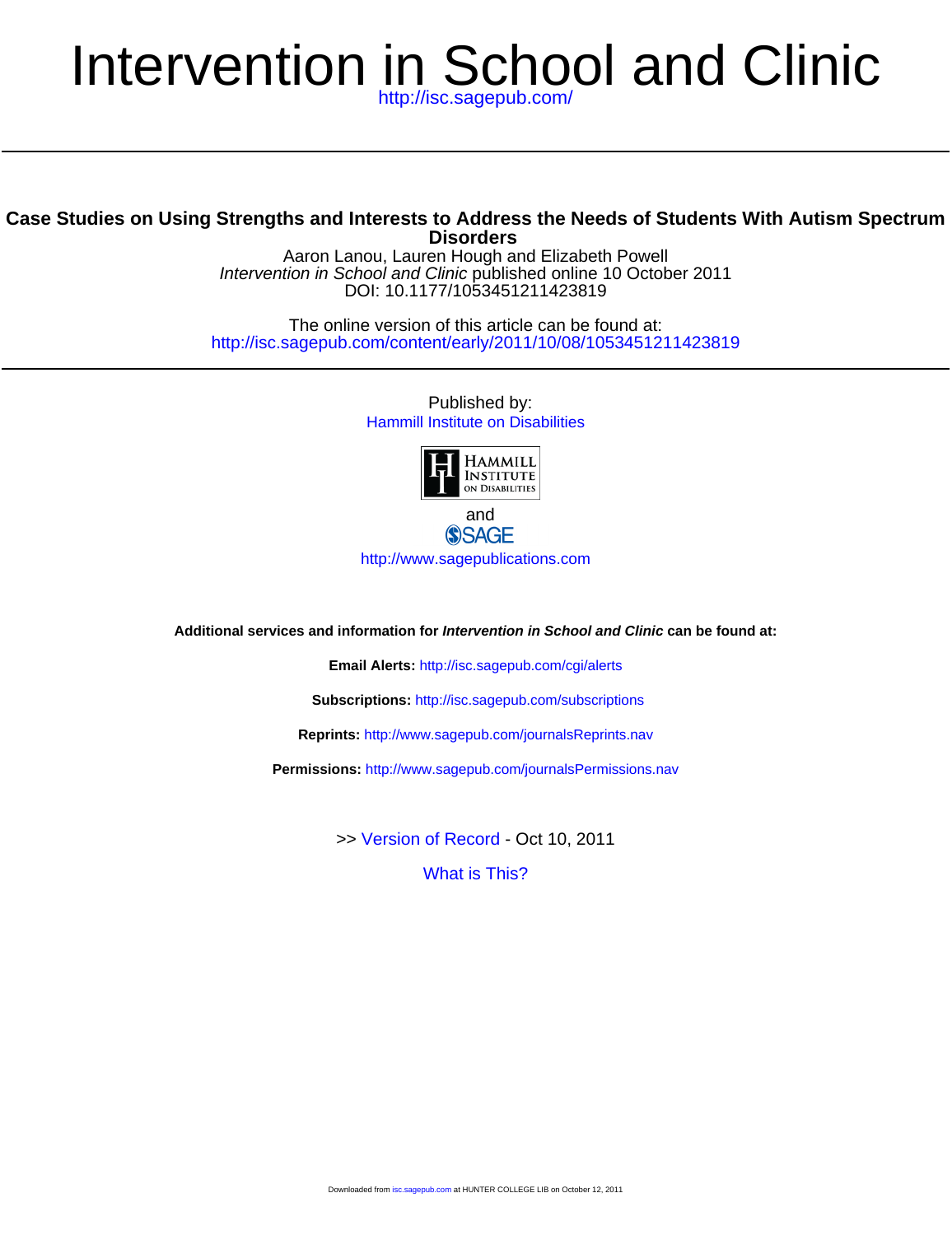Intervention in School and Clinic XX(X) 1–8 © Hammill Institute on Disabilities 2011 Reprints and permission: http://www. sagepub.com/journalsPermissions.nav DOI: 10.1177/1053451211423819 http://isc.sagepub.com hosted at http://online.sagepub.com **SSAGE** 

# **Case Studies on Using Strengths and Interests to Address the Needs of Students With Autism Spectrum Disorders**

# Aaron Lanou<sup>1</sup>, Lauren Hough<sup>2</sup>, and Elizabeth Powell<sup>3</sup>



## **Abstract**

Students on the autism spectrum present with difficulties in a variety of areas, including social understanding, emotional regulation, academics, and behavior. Professionals working in the field of autism must identify and address these areas of need given each individual child's specific cognitive profiles. In this article the authors highlight not only the importance of addressing these areas of difficulty but also the significance and power of recognizing and incorporating each child's unique strengths, interests, and talents to accomplish this. The authors present strategies created for individual students with autism spectrum disorders in upper elementary classes that capitalized on the students' authentic interests and strengths as a way of meeting their school-based challenges. Through these passions, the authors were able to tap into students' own motivation and true abilities, laying the foundation for success.

#### **Keywords**

Asperger syndrome, autism spectrum disorders, instructional practices, academics, social relatedness, strengths

As early as 1944, Hans Asperger recognized that many individuals on the autism spectrum had a "particular originality of thought and experience" (Asperger, 1944/1991, p. 37). While exploring the challenges of an autism spectrum disorder, Asperger also appreciated the strengths inherent in these individuals' unique thought processes. When working

1 New York, NY, USA 2 New York University, New York, NY, USA <sup>3</sup>Chicago Public Schools, Chicago, IL, USA

**Corresponding Author:**

Aaron Lanou, NYU, 239 Greene Street, Rm. 221, New York, NY 10003 (e-mail:aaron.lanou@gmail.com).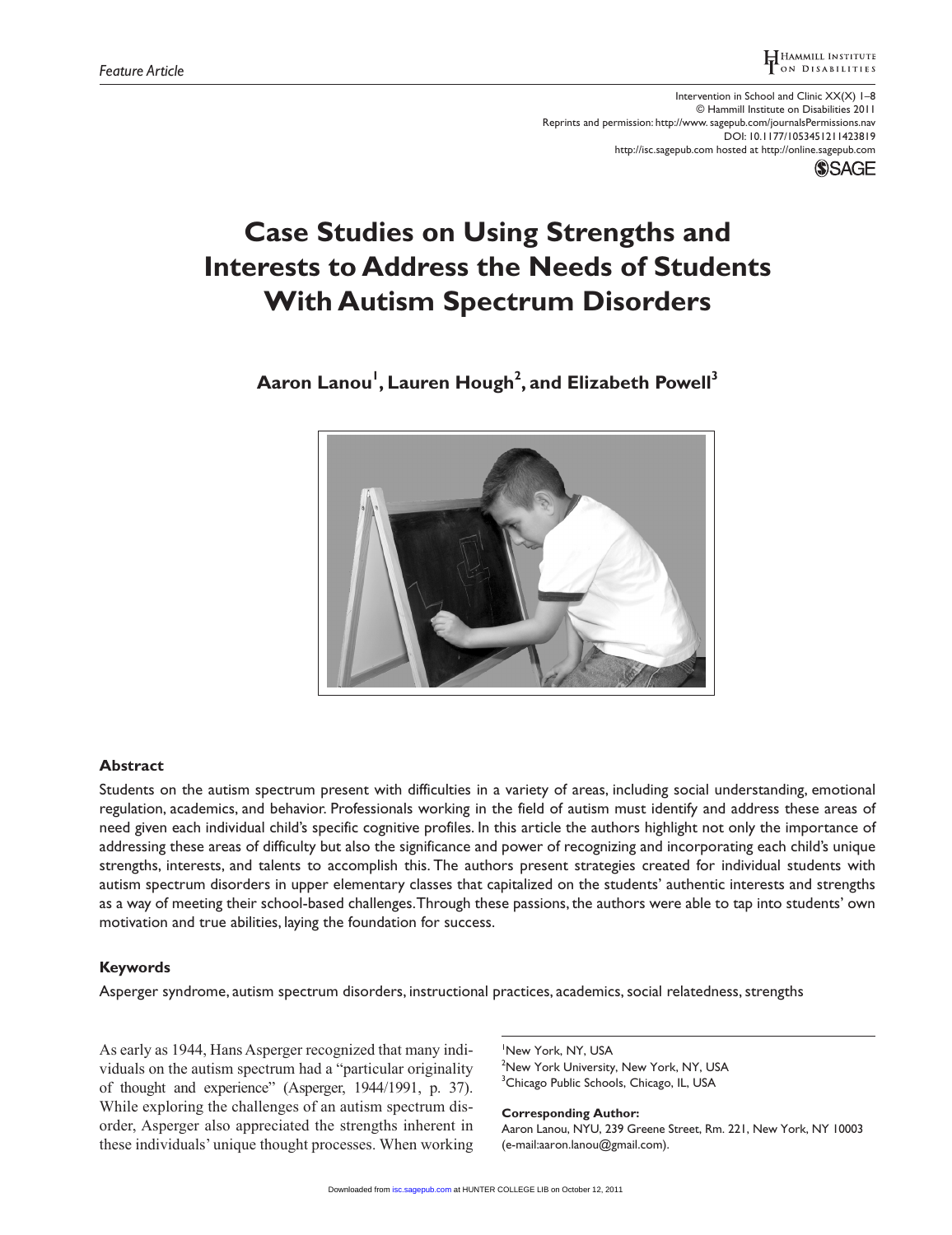with students on the autism spectrum, it is crucial that educators understand and address deficits associated with the disorder. However, it is equally important to identify students' individual strengths and talents to leverage them to ameliorate the students' relative weaknesses (Boyd, Conroy, Mancil, Nakao, & Alter, 2007; Klin, Danovitch, Merz, & Volkmar, 2007). Educators can embrace students' unique humor, idiosyncratic interests, and seemingly "nonfunctional" behaviors to motivate them in meeting challenging social and academic expectations while also increasing their confidence and independence. Higher functioning students with autism spectrum disorders (ASD) are widely acknowledged as having difficulties with social relatedness, pragmatic language, and perspective taking (American Psychiatric Association, 2000). These challenges can affect a student's ability to interact with others in accordance with social expectations. This has significant ramifications in a classroom where such social skills are necessary to work alongside peers and access the general education curriculum (Gena, 2006). As research into these characteristics continues to develop, there is a growing movement exploring the unique strengths and interests of students with ASD (Kluth & Schwarz, 2008). Teachers working with this population should regularly consider how to incorporate students' individual skills and interests into strategies to address these social and language deficits.

The strategies outlined in this article were implemented in an inclusive classroom for higher functioning students on the autism spectrum (for additional information on this inclusion program, see Koenig, Bleiweiss, Brennan, Cohen, & Siegel, 2009). In this type of collaborative program, both the classroom environment and the instructional practices are designed to address the specific needs of individuals on the spectrum while the grade curriculum is taught. Elizabeth and Aaron taught the fifth-grade inclusion classroom and consulted regularly with Lauren, a special education teacher who worked within the program. Students discussed in this column were members of this class and worked with this team (see Note 1).

The students for whom the strategies were designed, like many individuals on the spectrum, were creative thinkers with strengths in visual processing, logical reasoning, and attention to detail. However, the students also demonstrated difficulties with certain academic skills and social-emotional regulation and exhibited challenging classroom behaviors (Koenig et al., 2009; Whitby & Mancil, 2009). Given these profiles, the team collaborated to develop strategies based on research-supported best practices that addressed the students' needs while simultaneously building on their unique strengths and interests. This focus guided the design of the following individualized strategies:

1. An academic strategy to encourage self-monitoring during writing activities

- 2. An emotional self-regulation strategy to develop skills for self-monitoring throughout the school day
- 3. A social strategy to clarify "hidden" social expectations
- 4. A behavioral strategy to provide motivation for respecting clearly defined behavioral rules

The primary objective was to address individual areas of need to facilitate greater access to the curriculum. However, a driving force in designing the strategies was to tailor them to the students' interests and unique personalities. Rather than working around the students' so-called "perseverations" (i.e., narrow, stereotyped interests), the strategies capitalized on the strengths inherent in such focused fascinations. In sharing these strategies, the goal is not to provide cookiecutter ideas to be used exactly as described here. Rather, the purpose of this article is to present examples from a novel framework to help address student needs. The framework is meant to guide educators to capitalize on students' specific strengths to support their students' social, academic, behavioral, or emotional growth.

# **Academic Strategy**

# *The Horseradish Chart*

Chuck was a thoroughly creative student. He delighted his teachers with both his wit and his intricate drawing of maps. He was imaginative and engaged, which made his struggles in school all the more difficult to endure. Chuck struggled with schoolwork and was unable to communicate if tasks were too challenging, confusing, or uninteresting. When feeling unsuccessful, Chuck would melt down, requiring a break that could last several class periods. Writing was consistently difficult, as he found many elements of the required writing curriculum overwhelming. Chuck was unable to plan his stories, meet publishing deadlines, or even begin writing assignments. Although he had a distinctive writing voice and an impressive mastery of mechanics, he became overwhelmed before he could get his ideas on paper. Writing, a "basic" skill fundamental to so many academic exercises, became a significant stumbling block for Chuck. As a result, Chuck associated writing tasks with feelings of frustration, insecurity, and failure.

To help Chuck realize his talent and improve his relationship with writing, the team developed a self-monitoring system that motivated him while also facilitating communication with teachers. Self-monitoring and regulating emotions are skills that can often be challenging for students on the autism spectrum. Students can also have difficulty recognizing their emotional state or the relative intensity of a feeling they are experiencing (Attwood, 2007). For example, students may not be able to identify whether they are bored or angry. They may also be unable to identify their level of frustration about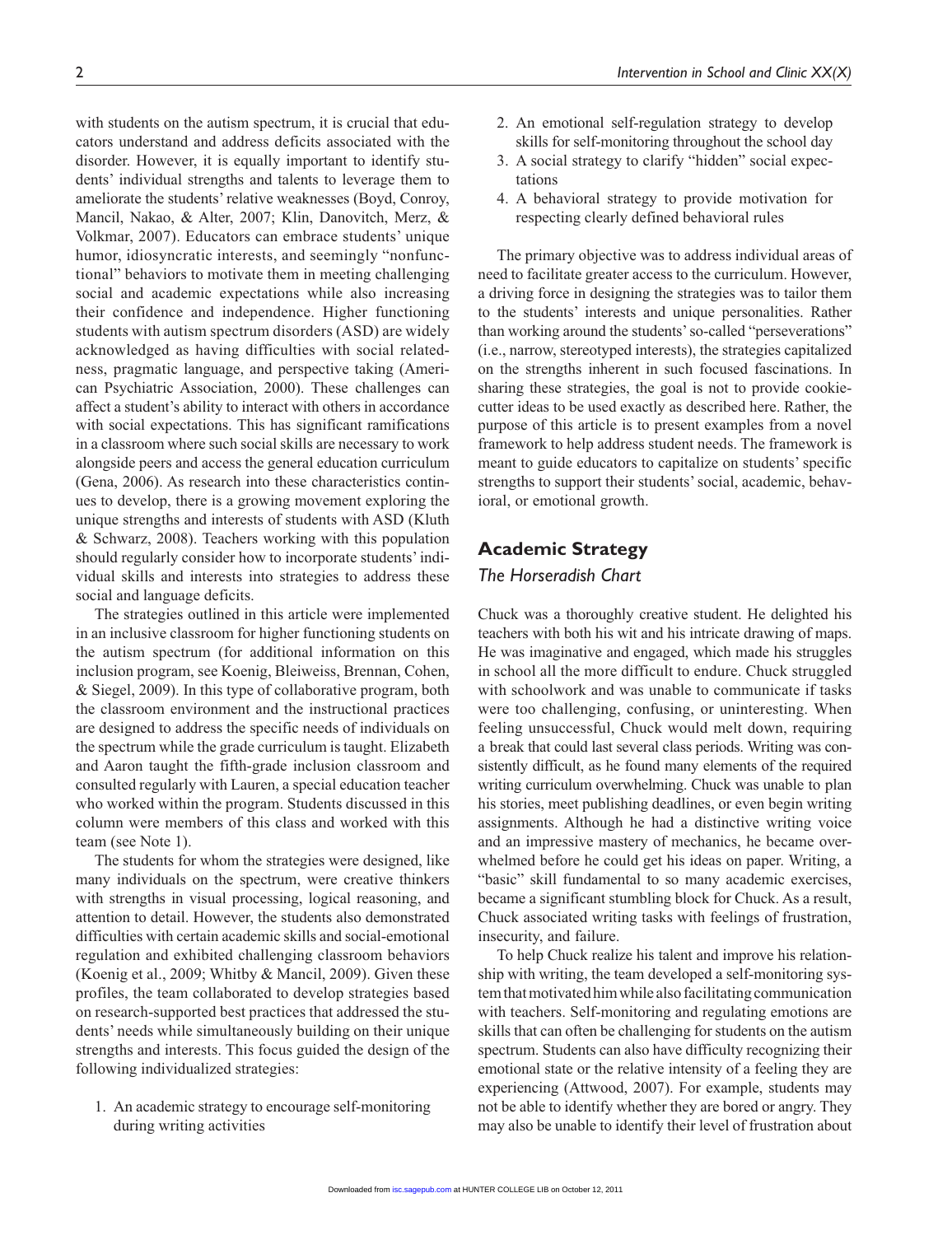

**Figure 1.** The Horseradish Chart

a task, whether it is mild annoyance or extreme frustration, leading to equally intense breakdowns over the loss of a pencil and a difficulty with a complex assignment. In addition, students often do not recognize confusion and fail to ask for assistance from an adult, as they may not be fully aware that help is needed (Myles & Adreon, 2001).

To help Chuck self-monitor and ask for help *before* minor frustrations escalated, the team decided to capitalize on his original thinking and interest in drawing. With significant input from Chuck, the team designed a system that he named the "Horseradish Chart." During writing, Chuck frequently doodled in his notebook. Once, when asked about his drawings, he shared a series of four designs: small and large squiggly lines, a horseradish, and what looked like a house but which Chuck referred to as "box with a triangle on it." He explained that the sequence of four drawings represented a scale from negative to positive. This self-generated system was then implemented as a tool for Chuck to use during writing (see Figure 1). The team related Chuck's four doodles to a familiar visual *Five Point Scale* (a strategy developed by Buron & Curtis, 2003). Chuck identified that these figures could stand for levels of his own writing confidence.

Chuck used this Horseradish Chart during writing. He reflected on his feelings about his writing and marked where he was on his chart 5 min into the period. The "square with a triangle on top" served as the highest level of accomplishment, indicating that he was excited and working on an enjoyable piece. The horseradish root occupied the third level, corresponding with feelings of contentment and competence. The large squiggly line represented the second level, indicating frustration, signaling to his teachers that he was struggling and required assistance. The lowest level on the scale was the small squiggly line. If Chuck marked this level, he was identifying feelings of severe frustration and that he required a temporary break from the activity. Chuck had previously received instruction to develop calming strategies to help him self-regulate on a break, which he could employ independently at this time.

This strategy incorporated his own interests and ideas, making it meaningful, appealing, and motivating. The drawings were favorite doodles, and the horseradish, a fascination from a favorite video game, was intrinsically motivating. The placement of the horseradish at the third level of the scale a realistic goal—also took into account Chuck's self-esteem and perception of his writing ability. With this chart, the



**Figure 2.** An example of Eli's Success-O-Graph

teachers saw an increase in both his writing stamina and productivity during writing periods, and he began completing assignments along with his peers. The Horseradish Chart also allowed him to communicate his feelings. Teachers intervened only when he placed himself on the squiggly line, the lowest level, so they could remind him to access his bank of calming strategies or ask for help from a teacher or peer. This strategy evolved to a point where teachers could lightheartedly encourage him at times of distress with something as simple as, "Well, Chuck, let's shoot for horseradish!"

#### **Social and Emotional Strategies**

# *The Success-O-Graph*

Eli genuinely adored math. He challenged his peers and teachers alike, even commenting to a teacher after her turn in a math game, "That was kind of lame—let's see what the 'Eli-nator' can do." But Eli was also a student who rapidly fluctuated between emotional extremes. One moment he would be happy and energetic, the next he would become withdrawn and anxious after the slightest frustration with a classmate or assignment. He was extremely self-critical and unable to forgive himself for any failure. His entire day at school could be affected by a meltdown. Discussions aimed at highlighting past successes did little to alleviate his negative self-image.

Students on the spectrum often operate in extremes; the world to them is either black or white, with no shades of grey (Gutstein & Sheely, 2002). They can also react very strongly to seemingly small issues, causing "meltdowns" that can be difficult to recover from (Myles & Southwick, 1999). Similar to many students on the spectrum, Eli became hyperfocused on negative memories and overlooked positive ones (Attwood, 2007). His parents and teachers became concerned about the intensity and impact of his meltdowns.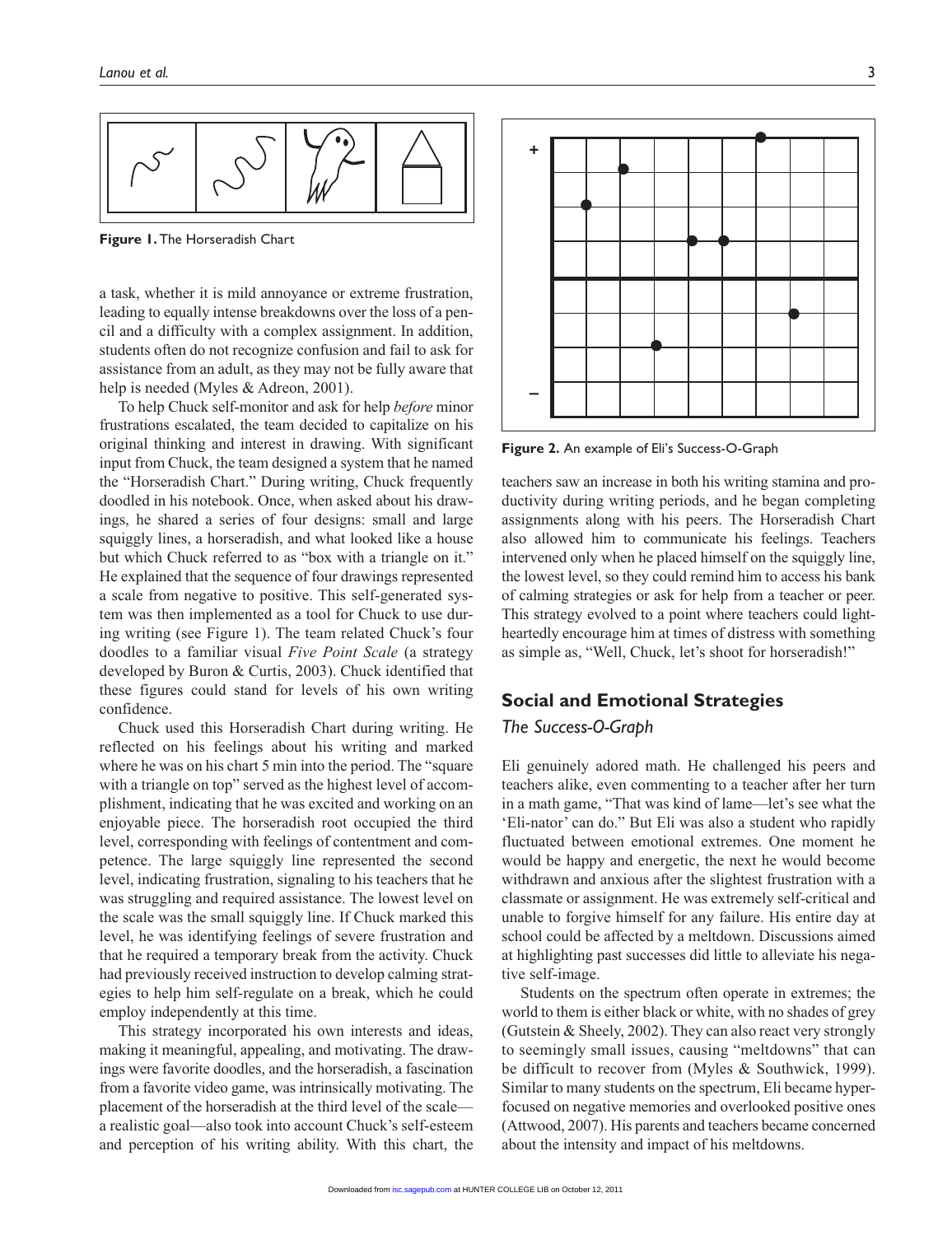

**Figure 3.** A facsimile of Jimmy's Iceberg Cue Card

A system was needed to help Eli recognize and retain his many positive experiences throughout the day. With both his strength in math and humor in mind, the team developed "Eli's Success-O-Graph."

Though the title was silly, the idea was simple: a twoquadrant coordinate grid, posted above his desk, with a plus sign at the top of the vertical axis and a minus at the bottom (see Figure 2). Eli was told, "You're going to track how successful you feel throughout the day, just to see what the graph looks like. Sometimes when you're working, we'll ask you to put a dot on the graph." Positive feelings would go well above the horizontal axis, OK feelings just above it, not-so-good feelings just below the line, and really unsuccessful feelings far below it. The goal was to encourage Eli to recognize and evaluate the intensity of his feelings during school. With increased self-awareness, the team hoped to highlight Eli's positive memories.

Eli responded to the system. He marked his graph one or two times a day, sometimes randomly, other times to highlight an observed moment of success. Eli appeared to give genuine thought to his feelings, marking his graph accordingly. Within weeks, he started adding marks independently, sometimes pointing this out to a teacher and other times simply doing it for himself. He soon identified that he had positive feelings in school—and there was tangible proof, right on his desk. The graph quantified how frequently he felt successful in school. Prior to this intervention, Eli's meltdowns, consisting of crying, verbalizations of inadequacy, and social withdrawal, had occurred roughly once or twice per week and could last more than 50 min. Although times of frustration continued at the same frequency after the graph strategy was initially implemented, their intensity decreased and his recovery time improved. Eli was now able to use a calming strategy, take a short 5-min break, and return to activities with a minimized impact to the remainder of his day. Self-monitoring, Eli recognized and focused on his

successes, rather than focusing solely on the challenging moments.

#### *Iceberg Cue*

Jimmy loved learning about the RMS *Titanic*. During nonfiction reading, he scoured books for elaborate illustrations or information regarding the *Titanic*, bringing in books from his local library as additional resources. He could recount the details of its construction, the history of its maiden voyage, and the theories of how it sank. Although Jimmy excelled during these times of research and reading, he struggled interacting with his classmates. His teachers frequently heard frustrated, repeated pleas, "Jimmy, move!" It was common for Jimmy to bump into classmates or stand too close to them in line; he tended to encroach on others' personal space, standing too close when talking to people or trying to whisper in their ears at inappropriate times. When sitting with his peers, he would lean his body or move his chair, making people clearly uncomfortable with his proximity.

Limited self-awareness, organizational skills, and perspective taking can cause academic problems for students with ASD. In addition, many of our students have social challenges that can affect their success at school (Harbinson & Alexander, 2009). Because of an impaired ability to read nonverbal cues or take the perspective of others, students on the spectrum may not recognize another person's need for personal space, for example, and they may fail to regulate their movements accordingly (Attwood, 2007). To encourage Jimmy to change his behavior after considering the perspectives of others, the team designed a strategy featuring the *Titanic* that appealed to both Jimmy's cognitive abilities as well as his personal interest (see Figure 3).

We used the motivating theme of the *Titanic* to create a visual reminder strategy built around his topic of interest. The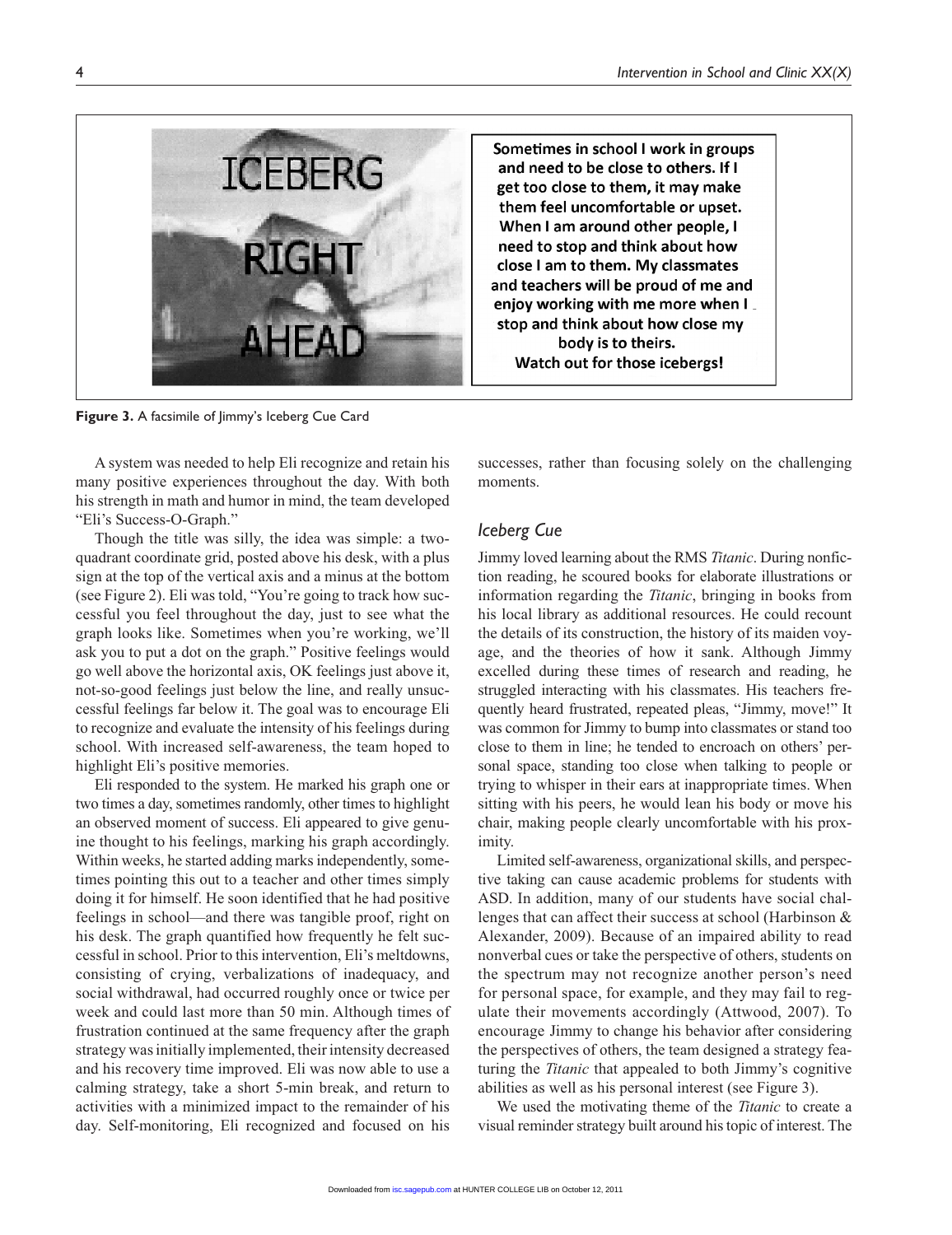| Period #                                   | What I thought                                                                       |                                                                                   |                                                                                   |                                                     | What my peer thought<br>Period #<br>- 1                                                |                                                                                     |                                                                                    |  |
|--------------------------------------------|--------------------------------------------------------------------------------------|-----------------------------------------------------------------------------------|-----------------------------------------------------------------------------------|-----------------------------------------------------|----------------------------------------------------------------------------------------|-------------------------------------------------------------------------------------|------------------------------------------------------------------------------------|--|
|                                            | $\overline{2}$                                                                       |                                                                                   | $\Omega$                                                                          |                                                     | $\overline{2}$                                                                         |                                                                                     | $\Omega$                                                                           |  |
| Participation                              | participated in<br>lesson<br>appropriately                                           | I participated<br>some of the time<br>and/or sometimes<br>appropriately           | I did not<br>participate and/or<br>continued to<br>participate<br>inappropriately | articipation<br>o.                                  | He participated in<br>lesson<br>appropriately                                          | He participated<br>some of the time<br>and/or sometimes<br>inappropriately          | He did not<br>participate and/or<br>continued to<br>participate<br>inappropriately |  |
| Independent<br><b>Work</b>                 | completed all of<br>my work<br>independently                                         | I completed most<br>of my work and/or<br>needed a lot of<br>adult help            | I did not complete<br>my work and/or<br>needed an adult<br>the entire time        | ependent<br><b>Work</b><br>Ĕ                        | He completed all<br>of his work<br>independently                                       | He completed<br>most of his work<br>and/or needed a<br>lot of adult help            | He did not<br>complete his work<br>and/or needed an<br>adult the entire<br>time    |  |
| ិ៍<br>Class<br>Part<br><b>Being</b><br>the | My actions<br>showed that I<br>thought about the<br>group's thoughts<br>and feelings | My actions<br>showed that I<br>thought about the<br>group for part of<br>the time | My actions<br>showed that I was<br>not thinking about<br>the group                | $\frac{1}{\sigma}$<br>Class<br>Part<br>Being<br>the | His actions<br>showed that he<br>thought about the<br>group's thoughts<br>and feelings | His actions<br>showed that he<br>thought about the<br>group for part of<br>the time | His actions<br>showed that he<br>was not thinking<br>about the group               |  |

**Figure 4.** Devin's behavioral rubric

underlying concept was to compare the *Titanic's* collision with an iceberg to his infringement on another's personal space: Just as the *Titanic* was threatened by its proximity to icebergs, his own proximity to his classmates could be problematic—he could make other people upset, and it had the potential to incite a physical response from peers.

The intervention was based on core ideas in the *Power Card Strategy* developed by Elisa Gagnon (2001). Power cards use visual supports that incorporate students' interests to clarify social situations and offer coping strategies. The team wrote a short story about the iceberg that caused the *Titanic* to sink. Many historical facts about the *Titanic* from Jimmy's extensive personal knowledge were incorporated. Bridging the historical information and the current social problem, the story explained personal space. To increase perspective taking, the story highlighted and explained the thoughts and feelings of others when personal space is infringed. The story closed with a verbal reminder phrase: "Iceberg right ahead!" After introducing the story, Jimmy received a visual "Iceberg Reminder Card," with a picture of an iceberg on the front and an abbreviated story on the back for easy reference. Jimmy reviewed the story daily, and both visual and auditory cues were used to reinforce the strategy throughout the day. Copies of the card were posted at his line-up spot and desk so he could reference them when necessary. Both teachers and students also used the "iceberg right ahead" language as a reminder when he was getting too close**.**

After this intervention, there was a dramatic decrease in the number of complaints regarding Jimmy invading peers' space. Jimmy was also able to explain the importance of personal space, and he responded to both teachers' and peers' occasional reminders. One reason this strategy may have been effective was that the story used a motivating interest to clarify an unwritten social expectation, and the card was also available to provide visual support at necessary times of the day. This strategy was also paired with social explanations of other people's thoughts that addressed his weak perspective-taking and clarified an otherwise unwritten social expectation. It also incorporated peers, who provided immediate feedback in the natural context of the classroom, promoting generalization. Fundamental to this strategy, however, was its use of a motivating interest, which may have increased Jimmy's willingness to participate in conversations that could have otherwise been uncomfortable.

# **Behavioral Strategy**

# *Behavioral Rubric*

Devin was another incredibly strong math student. He loved being challenged with complex problems and even spent a full hour absorbed in finding patterns to explain the relationship between square numbers. Though he had many strengths and sophisticated fascinations, Devin also had extensive academic, behavioral, and social difficulties. He frequently refused to do classroom work, claiming that it was "boring" or assigned "just to torture [him]!" He was disruptive during minilessons, calling out and arguing with the teacher, and was frequently unable to begin seatwork independently. His behaviors not only affected his ability to complete work but also seriously disrupted the classroom environment. Many visual strategies and task modifications had been unsuccessful at improving his behavior in the past, and the team recognized a need for a more comprehensive, behaviorally based intervention.

Many students on the autism spectrum display challenging behaviors, such as work refusal or avoidance that can affect their ability to access and participate in the general education curriculum (Myles & Adreon, 2001). These interfering behaviors may enable the student to avoid challenging assignments or obtain teacher or peer attention (Horner,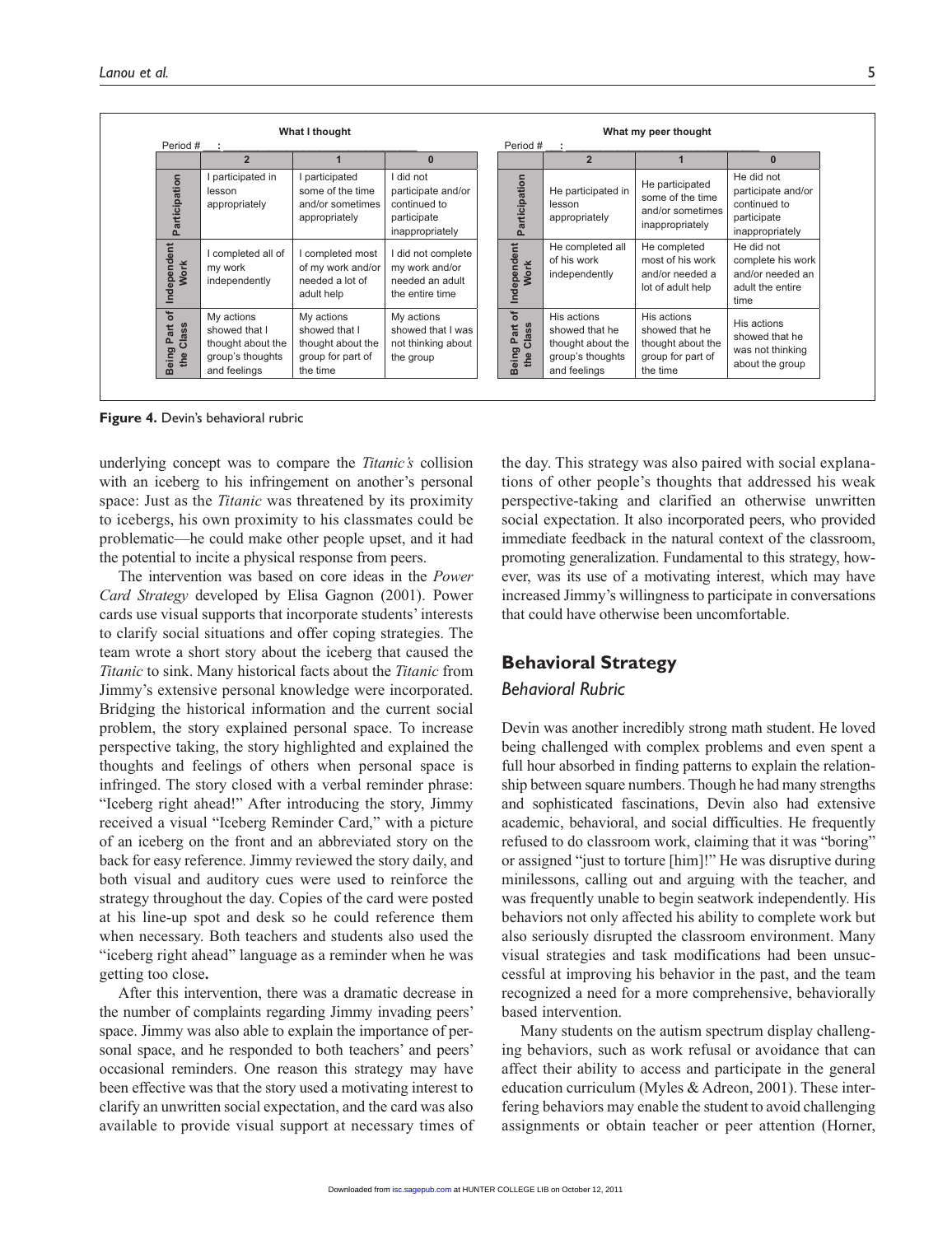| write as many as possible!<br>academic, social, or emotional?<br>in School and Clinic.<br>motivation. | To plan a motivating strategy, consider following this structure:<br>1. List the strengths, interests, and talents of the student. Challenge yourself to<br>3. Consider which research-supported strategies could be used to address the<br>need. Consult recent literature or strategies found in journals like <i>Intervention</i><br>4. Pair the strategy with a strength, interest, or talent creatively. Ensure that the<br>interest is an inherent part of the strategy itself to increase the student's<br>Here are some of the strengths and interests our students have shared<br>with us. It was our goal to teach with, through, and about these areas. | 2. Identify the specific area of need of the student. Is the student's need behavioral,                                 |
|-------------------------------------------------------------------------------------------------------|--------------------------------------------------------------------------------------------------------------------------------------------------------------------------------------------------------------------------------------------------------------------------------------------------------------------------------------------------------------------------------------------------------------------------------------------------------------------------------------------------------------------------------------------------------------------------------------------------------------------------------------------------------------------|-------------------------------------------------------------------------------------------------------------------------|
| <b>Strengths</b>                                                                                      | <b>Interests</b>                                                                                                                                                                                                                                                                                                                                                                                                                                                                                                                                                                                                                                                   | <b>Talents</b>                                                                                                          |
| • Reading stamina<br>• Hyperlexia<br>• Attention to detail<br>• Computation<br>• Ability to focus on  | • Titanic<br>• Sharks<br>• Transportation<br>• Godzilla<br>• Riddles                                                                                                                                                                                                                                                                                                                                                                                                                                                                                                                                                                                               | • Conceiving of<br>imaginary worlds<br>• Map making<br>• Creating silly poems<br>• Vocabulary<br>• Creating collections |

**Figure 5.** Strengths and interests chart

Carr, Strain, Todd, & Reed, 2002). Through functional assessments, teachers can establish the reasoning behind these behaviors and implement interventions to increase appropriate behaviors and decrease challenging behaviors. Research has shown that individualized behavior systems can be effective interventions to address challenging behaviors (Crimmins, Smith, & Farrell, 2007).

In creating a behavior system for Devin, the team wanted to capitalize on his strong math ability and therefore devised an individualized behavior rubric that involved multiple rating systems and a complex procedure for calculating points earned. Devin and a peer evaluated his classroom performance on a period-by-period basis (see Figure 4 for a template for one class period). At the end of each period, Devin graded himself on a point scale from zero to two on participation, independent work, and being part of the class. A peer then used the same scale to grade how he or she perceived Devin's behavior, and the Devin and peer scores for each period were averaged. Devin's total points were tallied at the end of the day. These points accumulated over the course of the week and could be used toward preferred activities, such as computer time at home or in school.

Although previous interventions were neither motivating nor effective, Devin's behavior improved following this strategy. He seemed more willing to participate in lessons, and both the amount and quality of his independent work increased. As with previous strategies, this behavior system required that Devin self-monitor and self-evaluate. This strategy may have been effective because, prior to introducing the system, appropriate behaviors were explained explicitly and reviewed in behavioral terms. Devin always knew the behavioral expectation, which is particularly important for students with ASD as they oftentimes cannot infer unstated expectations, and they typically respond to clear, explicit explanations (Myles & Southwick, 1999). Although Devin was graded, the team did not require that he earn all possible points for his reward. Devin could earn 36 points on a "perfect" day, but 30 to 36 points was sufficient to earn his computer time. He worked toward a goal without the stress of having to have a "perfect day." As with the other strategies, incorporating student interests was an essential component of this intervention. Because of Devin's fascination with words, the intervention also received a humorous title using classroom vocabulary words: "Devin's Desperately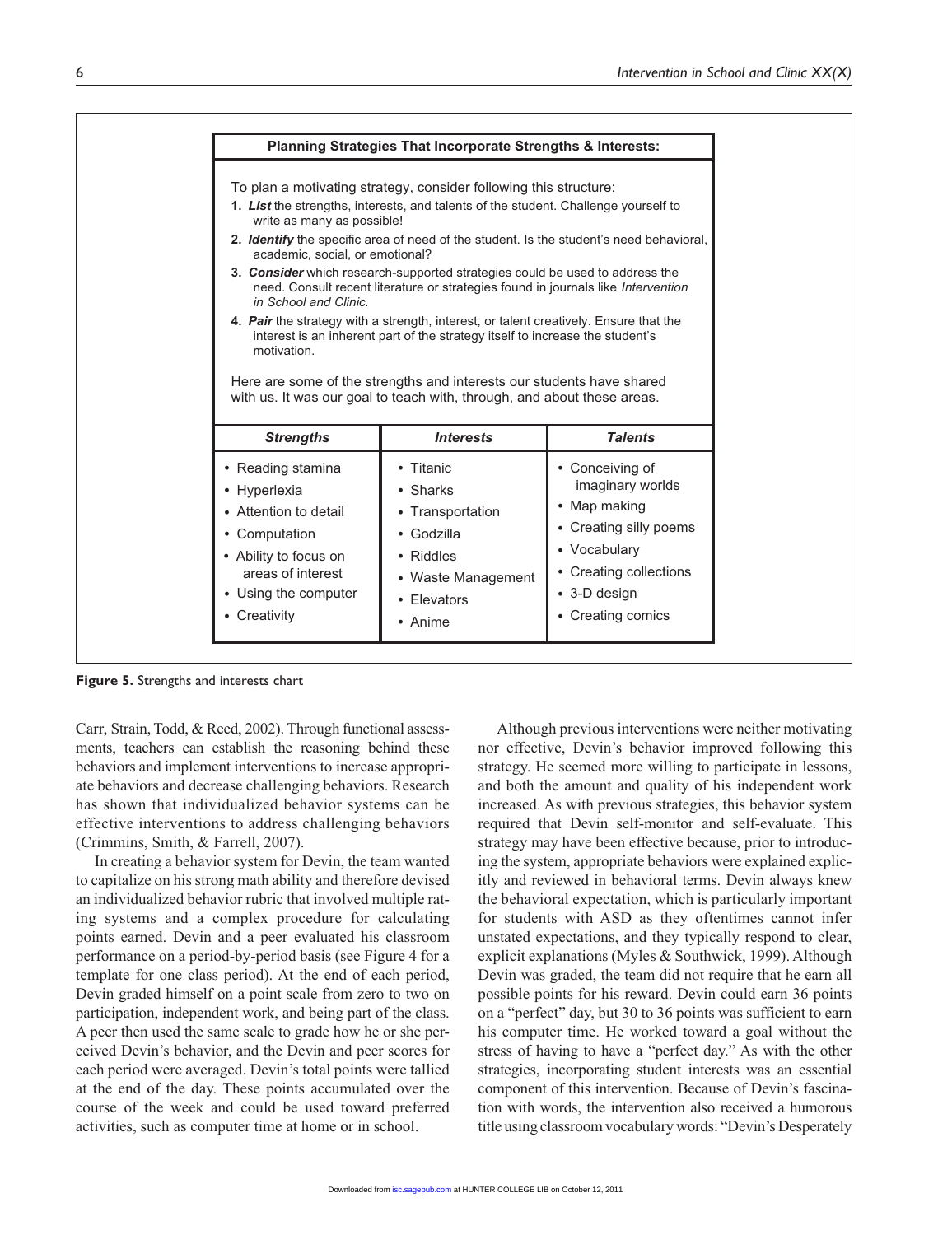Triumphant Precious Book of Inquiry and Gratification." Unlike all of his previous behavior systems, Devin's first response to this plan was laughter. A final key component of the system was the ongoing averaging and totaling of points, an activity that tapped into his natural ability and interest in math. Having Devin stopping to calculate his points frequently throughout the day also provided a built-in break during which he was able to stop working and engage in a preferred, high-success mathematical task.

To create all of the strategies discussed, we had to change the way we thought about our students. As educators, it is our job to assess students and identify their areas of need, and we are therefore programmed to be disability focused. However, we need to begin to see not only their areas of weakness but also their many, myriad strengths. Our students' passions can be the key to unlocking their motivation. They must be recognized, respected, and harnessed to motivate and enable our students to both succeed and enjoy their successes. See Figure 5 for a suggested structure to use this interestfocused thinking to help students.

### **Conclusion**

The strategies described capitalized on students' authentic strengths and interests to validate their passions while also increasing motivation and access to the curriculum. In addition, they created natural opportunities for positive peer interaction, as in the cases of both Eli and Devin. As all of the strategies discussed here were clearly created for specific students with their particular interests in mind, these interventions are not intended to be replicated exactly; there may be no other student out there who would find the Horseradish Chart a motivating way to self-monitor. Our intention in sharing these ideas is to demonstrate how individually tailored strategies, designed around students' strengths and interests, can address a variety of school-based needs. Students with ASD present a variety of academic, social, and behavioral challenges in the school setting, but strategies need not be deficit focused. Interventions can be more motivating—and effective—when teachers remember the importance of considering individuality and choose to channel the power of each student's natural strengths and interests.

#### **Acknowledgments**

The authors would like to thank Dr. Shirley Cohen for sharing her expertise and for providing constant support and guidance.

#### **Declaration of Conflicting Interests**

The author(s) declared no potential conflicts of interests with respect to the research, authorship, and/or publication of this article.

#### **Financial Disclosure/Funding**

The author(s) received no financial support for the research, authorship, and/or publication of this article.

#### **Note**

1. All of the situations presented in this article are authentic, but names have been changed to pseudonyms to provide anonymity.

#### **References**

- American Psychiatric Association. (2000). *Diagnostic and statistical manual of mental disorders* (4th ed., text rev.). Washington, DC: American Psychiatric Association.
- Asperger, H. (1991) [1944]. Autistic psychopathy in childhood. In U. Frith (Ed.), *Autism and Asperger Syndrome*. Cambridge: Cambridge University Press.
- Attwood, T. (2007). *The complete guide to Asperger's syndrome*. Philadelphia, PA: Jessica Kingsley.
- Boyd, B. A., Conroy, M. A., Mancil, G. R., Nakao, T., & Alter, P. J. (2007). Effects of circumscribed interests on the social behaviors of children with autism spectrum disorders. *Journal of Autism and Developmental Disorders*, *37*, 1550–1561.
- Buron, K. D., & Curtis, M. (2003). *Incredible 5-point scale: Assisting students with autism spectrum disorders in understanding social interactions and controlling their emotional responses*. Shawnee Mission, KS: Autism Asperger Publishing.
- Crimmins, D., Smith, P. W., & Farrell, A. F. (2007). *Positive strategies for students with behavior problems*. Baltimore, MD: Brookes.
- Gagnon, E. (2001). *Power cards: Using special interests to motivate children and youth with Asperger syndrome and autism*. Shawnee Mission, KS: Autism Asperger Publishing Co.
- Gena, A. (2006). The effects of prompting and social reinforcement on establishing social interactions with peers during the inclusion of four children with autism in preschool. *International Journal of Psychology*, *41*, 541–554.
- Gutstein, S. E., & Sheely, R. K. (2002). *Relationship development intervention with children*, *adolescents and adults: Social and emotional development activities for Asperger syndrome*, *autism*, *PDD*, *and NLD*. Philadelphia, PA: Jessica Kingsley.
- Harbinson, H., & Alexander, J. (2009). Asperger syndrome and the English curriculum: Addressing the challenges. *Support for Learning*, *24*, 11–18.
- Horner, R., Carr, E., Strain, P., Todd, A., & Reed, H. (2002). Problem behavior interventions for young children with autism: A research synthesis. *Journal of Autism and Developmental Disabilities*, *32*, 423–446.
- Klin, A., Danovitch, J. H., Merz, A. B., & Volkmar, F. R. (2007). Circumscribed interests in higher functioning individuals with autism spectrum disorders: An exploratory study. *Research & Practice for Persons with Severe Disabilities*, *32*, 89–100.
- Kluth, P., & Schwarz, P. (2008). *Just give him the whale: 20 ways to use fascinations*, *areas of expertise*, *and strengths to support students with autism*. Baltimore, MD: Brookes.
- Koenig, K. P., Bleiweiss, J., Brennan, S., Cohen, S., & Siegel, D. E. (2009). The ASD Nest Program: A model for inclusive public education for student with autism spectrum disorders. *Teaching Exceptional Children*, *24*, 6–12.